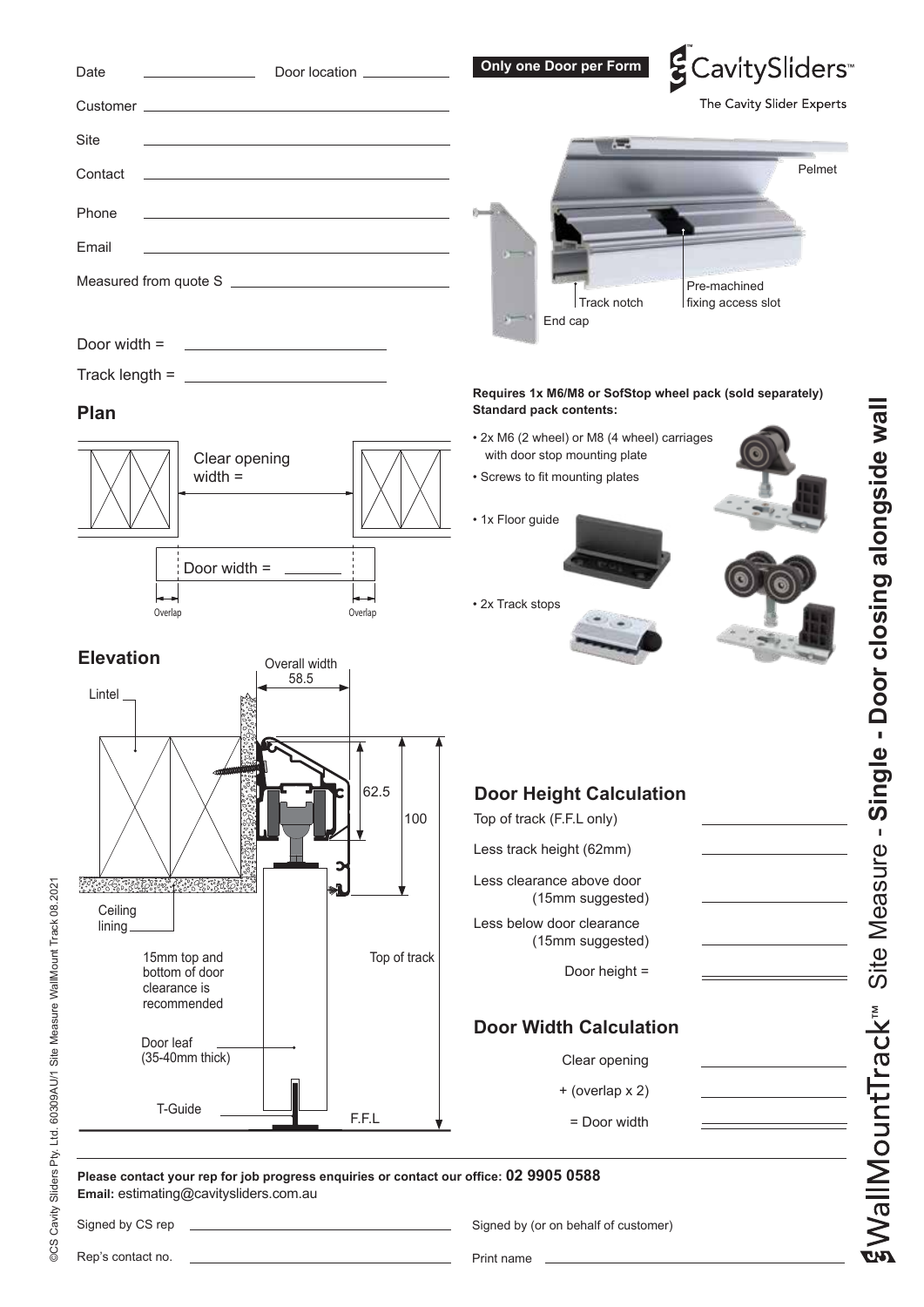| Date<br><u> 1990 - Johann Barbara, martin a</u>                                                                                  | Door location __________                          | Only one Door per Form                                                                                                                                  | ECavitySliders               |
|----------------------------------------------------------------------------------------------------------------------------------|---------------------------------------------------|---------------------------------------------------------------------------------------------------------------------------------------------------------|------------------------------|
|                                                                                                                                  |                                                   |                                                                                                                                                         | The Cavity Slider Experts    |
| Site                                                                                                                             |                                                   | e.                                                                                                                                                      |                              |
| Contact                                                                                                                          |                                                   |                                                                                                                                                         | Pelmet                       |
| Phone<br>the control of the control of the control of the control of the control of the control of                               |                                                   |                                                                                                                                                         |                              |
| Email<br><u> 1989 - Johann Barbara, martxa alemaniar arg</u>                                                                     |                                                   |                                                                                                                                                         |                              |
|                                                                                                                                  |                                                   |                                                                                                                                                         |                              |
|                                                                                                                                  |                                                   | Pre-machined<br>Track notch<br>fixing access slot                                                                                                       |                              |
| Door width $=$<br><u> Alexandria (m. 1888)</u>                                                                                   |                                                   |                                                                                                                                                         |                              |
| Track length = $\frac{1}{2}$                                                                                                     |                                                   | Requires 1x M6/M8 or SofStop wheel pack (sold separately)<br><b>Standard pack contents:</b>                                                             |                              |
| Plan<br>Clear opening<br>width $=$<br>Door width = $\frac{1}{2}$<br>Overlap                                                      | Wall                                              | • 2x M6 (2 wheel) or M8 (4 wheel) carriages<br>with door stop mounting plate<br>• Screws to fit mounting plates<br>• 1x Floor guide<br>• 2x Track stops | Door closing onto wal        |
| <b>Elevation</b><br>Overall width                                                                                                |                                                   |                                                                                                                                                         |                              |
| 58.5<br>Lintel                                                                                                                   |                                                   | <b>Door Height Calculation</b>                                                                                                                          |                              |
|                                                                                                                                  |                                                   | Top of track (F.F.L only)<br>Less track height (62mm)                                                                                                   |                              |
|                                                                                                                                  | 62.5                                              | Less clearance above door<br>(15mm suggested)                                                                                                           | Single                       |
|                                                                                                                                  | 100                                               | Less below door clearance<br>(15mm suggested)                                                                                                           | л.                           |
| <b>อีกเลียน คือ เอก ค</b>                                                                                                        | ыĺ.                                               | Door height =                                                                                                                                           |                              |
| Ceiling                                                                                                                          |                                                   | <b>Door Width Calculation</b>                                                                                                                           | Measure                      |
| lining<br>15mm top and                                                                                                           | Top of track                                      | Clear opening<br>+ overlap                                                                                                                              |                              |
| bottom of door<br>clearance is                                                                                                   |                                                   | Door width =                                                                                                                                            | Site                         |
| recommended                                                                                                                      |                                                   | <b>Track Length Calculation</b>                                                                                                                         |                              |
| Door leaf<br>(35-40mm thick)                                                                                                     |                                                   | $(DW \times 2)$                                                                                                                                         |                              |
|                                                                                                                                  |                                                   | - overlap                                                                                                                                               |                              |
| T-Guide                                                                                                                          | F.F.L                                             | Track length $=$                                                                                                                                        | gwallMountTrack <sup>™</sup> |
|                                                                                                                                  |                                                   |                                                                                                                                                         |                              |
| Please contact your rep for job progress enquiries or contact our office: 02 9905 0588<br>Email: estimating@cavitysliders.com.au |                                                   |                                                                                                                                                         |                              |
| Signed by CS rep                                                                                                                 | <u> 1989 - Johann Barbara, martxa alemaniar a</u> | Signed by (or on behalf of customer)                                                                                                                    |                              |
|                                                                                                                                  |                                                   | Print name                                                                                                                                              |                              |

Print name